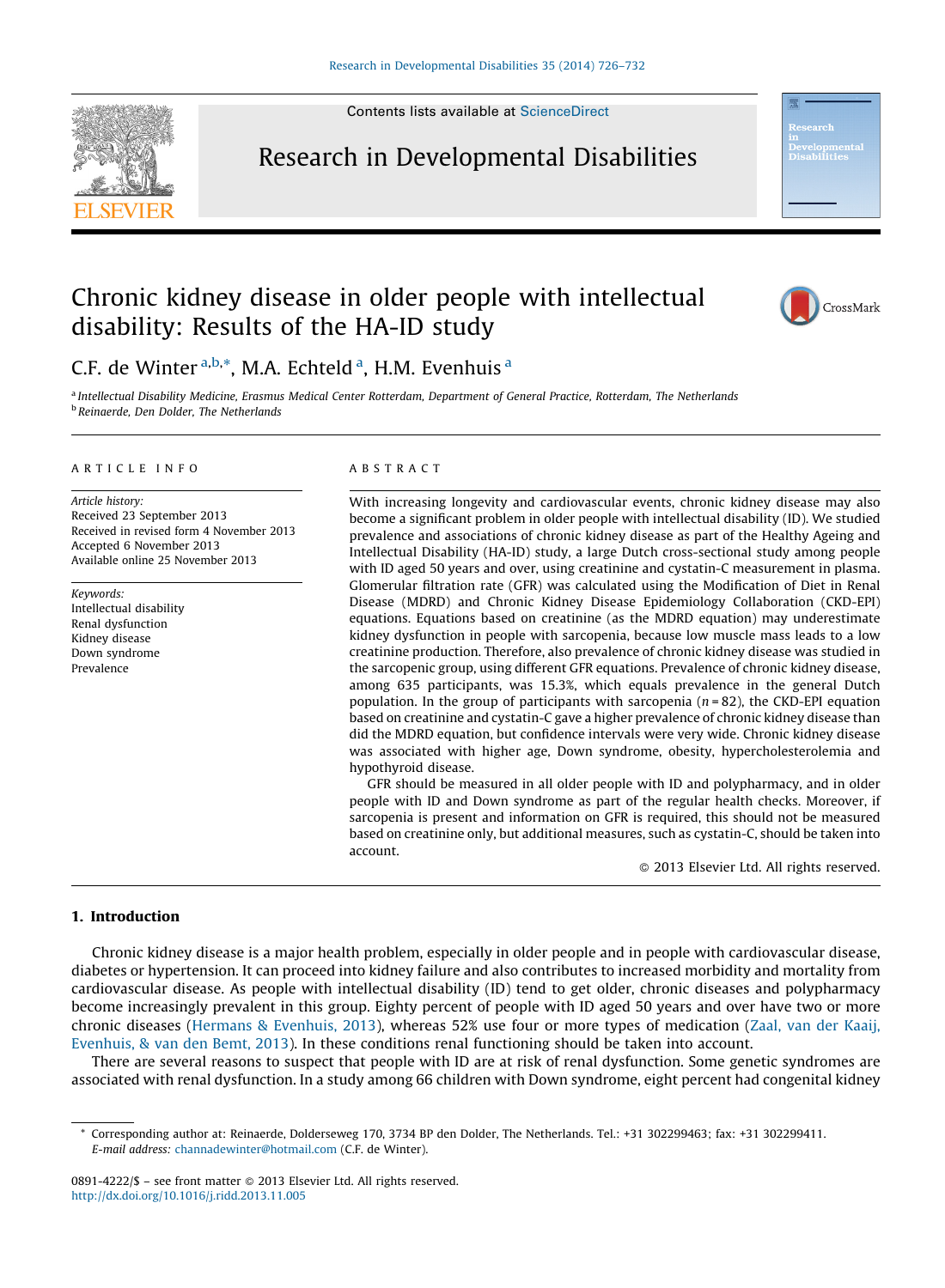disease or glomerulopathy. Of these children, 4.5% had renal failure (Malaga, Pardo, Malaga, Orejas, & [Fernandez-Toral,](#page--1-0) [2005](#page--1-0)). In another study among 103 persons with Down syndrome aged 1–57 years, a significantly lower excretion of creatinine in urine was found as compared to non-ID controls. The authors suggest that this might be due to oxidative stress, which also leads to premature ageing in Down syndrome (Campos, Guzman, [Lopez-Fernandez,](#page--1-0) & Casado, 2011; Guzman, Campos, [Lopez-Fernandez,](#page--1-0) & Casado, 2011). Some more rare genetic syndromes are associated with congenital kidney diseases. Renal anomalies are present in 46% of people with Bardet–Biedl syndrome, mostly hyperechoic kidneys and cystic dysplasia. Many people with this syndrome (70%) develop chronic renal failure and 10–30% require kidney replacement therapy. People with Lowe syndrome have a specific tubulopathy. In Joubert syndrome people have, depending on the genetic mutation, nephronophtisis (chronic tubule-interstitial nephritis) (Schurman & [Scheinman,](#page--1-0) 2009). In Williams syndrome, renal anomalies may occur, such as hypoplastic kidneys and renal artery stenosis ([Morris,](#page--1-0) 1993).

In a large Taiwanese study among adolescents with ID by heterogeneous causes a significantly increased prevalence of renal dysfunction was found (Lin, Lin, [Hsieh,](#page--1-0) & Lin, 2010). Information about patient characteristics was limited, which reduces insight into possible selection bias or other underlying mechanisms for an increased risk on renal dysfunction. Although the authors did not mention sarcopenia (low muscle mass), which results in underestimation of renal dysfunction with the used diagnostic methods,the significantly lower prevalence in the subgroup with underweight points in this direction, and suggests that the prevalence published in this study was an underestimation of the actual amount of renal dysfunction in this group.

Risk factors for renal damage are (as they are in the general population) the presence of diabetes, hypertension, smoking and use of lithium. These risk factors were studied in the Healthy Ageing and Intellectual Disability (HA-ID) study, a large Dutch cross-sectional study into health of people with ID aged 50 years and over. There is an increased risk on the development of diabetes, whereas hypertension and smoking occur as frequently as in the general population (de [Winter,](#page--1-0) Bastiaanse, [Hilgenkamp,](#page--1-0) Evenhuis, & Echteld, 2012). Peripheral arterial disease (atherosclerosis distal from the aortic bifurcation) indicates atherosclerosis and thus is a risk for microvascular renal damage. The increased risk on diabetes is probably due to metabolic changes based on muscular inactivity in people with an impaired mobility and in the large group with a sedentary lifestyle ([Hilgenkamp,](#page--1-0) Reis, van Wijck, & Evenhuis, 2011), and to the widespread use of antipsychotic drugs (de [Kuijper](#page--1-0) et al., 2010). We have recently shown that also the risk on peripheral arterial disease is increased as compared to the general population (de Winter, Bastiaanse, [Hilgenkamp,](#page--1-0) Evenhuis, & Echteld, 2013). Moreover renal functioning is directly influenced by thyroid hormones, as these induce glomerular filtration [\(Gopinath,](#page--1-0) Harris, Wall, Kifley, & Mitchell, [2013](#page--1-0)). Hypothyroid disease is also a significant problem in people with ID (Visser, de Rijke, van Toor, & [Visser,](#page--1-0) 2011). These are reasons to expect that renal dysfunction can be a relevant problem in older people with ID.

Sarcopenia (loss of muscle mass) is highly prevalent (14%) in older people with ID (Bastiaanse, [Hilgenkamp,](#page--1-0) Echteld, & [Evenhuis,](#page--1-0) 2012). It is unknown if sarcopenia occurs more often than in the general population, but the presence of motor disabilities from early age on in addition to the age-related motor problems support this hypothesis [\(Bastiaanse](#page--1-0) et al., 2012). The, inherent to sarcopenia, low creatinine production can lead to underestimation of renal dysfunction. This means that creatinine measurement, although it is the most widely used technique, may not be the most reliable indicator of renal damage. Cystatin-C is a protease inhibitor produced by nearly all cells in the body. This protein is, after filtration by the glomerulus, metabolised in the proximal tubular epithelial cells. It may be a good indicator for renal dysfunction in older people, as it is not influenced by the muscle metabolism [\(Shlipak](#page--1-0) et al., 2005). Both creatinine and cystatin-C can be used to calculate the estimated glomerular filtration rate (eGFR), the measure for kidney functioning. Most widely used in clinical practice is the Modification of Diet in Renal Disease (MDRD) study equation for calculating the eGFR [\(Levey](#page--1-0) et al., 2006). However, this equation is not reliable for the normal range of GFR and tends to over-estimate kidney disease, which is why a new equation to predict GFR, based on serum creatinine, was developed by the Chronic Kidney Disease Epidemiology Collaboration (CKD-EPI creatinine equation) [\(Levey](#page--1-0) et al., 2009). This equation more accurately classified people into GFR categories than did the MDRD ([Stevens](#page--1-0) et al., 2011). Because of the better performance in people with low muscle mass, GFR estimating formulas have also been designed based on cystatin-C (CKD-EPI cystatin C equation), but the most reliable estimation is based on both creatinine and cystatin-C (CKD-EPI creatinine-cystatin-C equation) ([Inker](#page--1-0) et al., 2012).

To our knowledge, there has been no research into renal dysfunction in older people with ID. Therefore, the aims of the present study were:

1. To determine the prevalence of chronic kidney disease in older people with ID.

- 2. To determine the prevalence of chronic kidney disease in the sarcopenic group based on different GFR equations (MDRD and CKD-EPI using creatinine and cystatin-C measurement).
- 3. To identify correlates of renal dysfunction in older people with ID (gender, age, level of ID, mobility, Down syndrome, diabetes, hypertension, obesity, hypercholesterolemia, smoking, peripheral arterial disease, use of antipsychotic drugs, sarcopenia, hypothyroid disease).

#### 2. Methods

#### 2.1. Design

This study is part of the large cross-sectional HA-ID study ([Hilgenkamp](#page--1-0) et al., 2011a). Three care-providing organisations in the Netherlands participated in the study. These organisations offer low to high level specialised support and care to